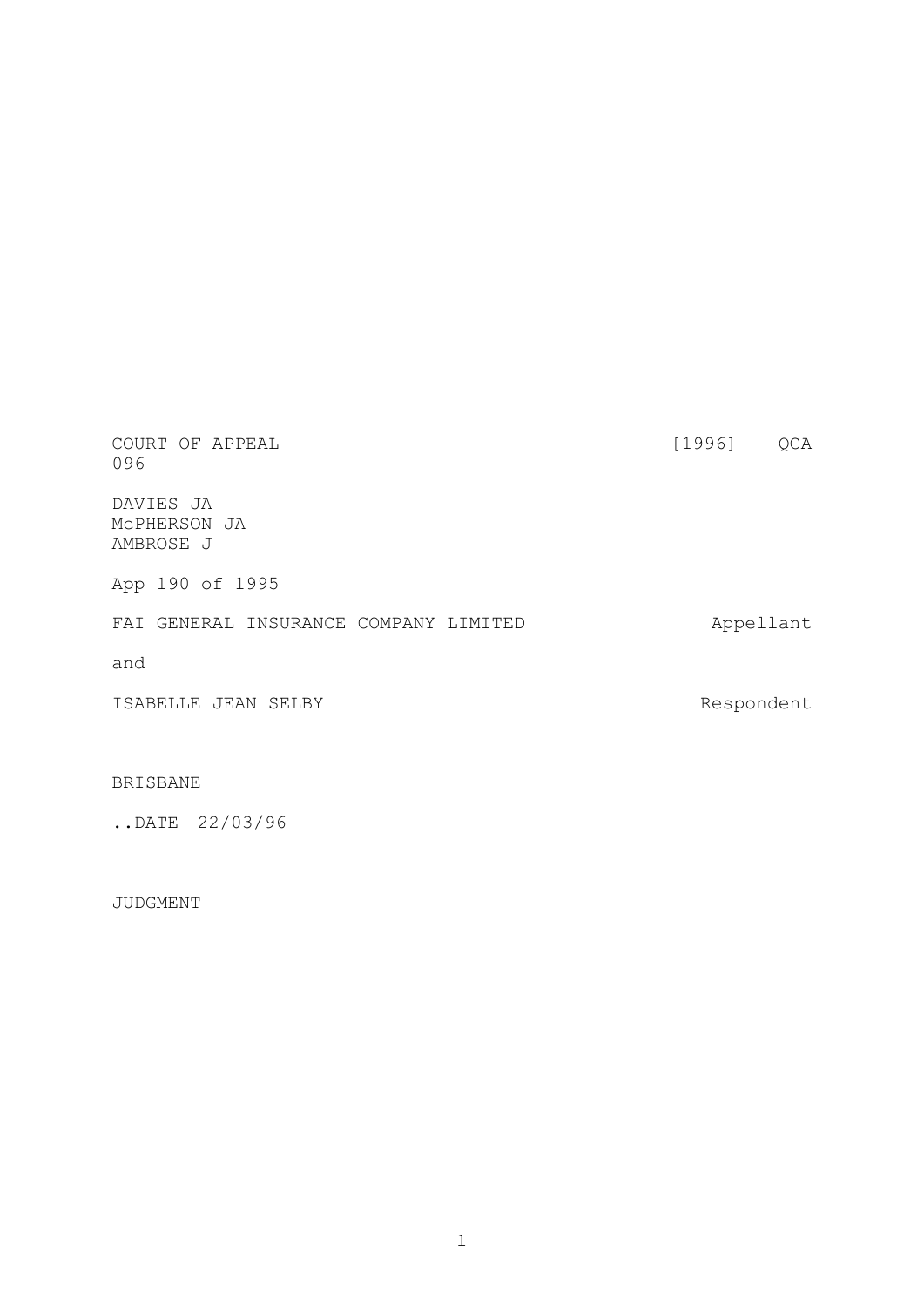DAVIES JA: The respondent plaintiff who was then 65 years of age was injured in a motor vehicle accident on 2 February 1994. She was an old age pensioner. Her major injury was a whiplash injury to her neck. She also had cuts to her face, bruising around her face and bruising of the thigh.

The injuries apart from her neck injury although initially painful and unsightly soon cleared up. However she continues to have a disability in her neck and the aftermath of the accident together with this disability has caused her considerable anxiety and some depression.

Her neck disability continues to cause her pain and limitation of movement and consequently restricts her in performing many of the activities which she performed without limitation or pain before her accident.

What seems to have caused her present symptoms is the precipitation by the trauma of the accident of symptoms of a previous asymptomatic but advanced osteoarthritis in her neck. Of the two medical specialists who gave evidence, both of whom were accepted by the learned trial Judge who expressed the view that there was no significant difference between their opinions, thought that "perhaps age 65 could be used as the time when she may start to have symptoms", presumably of the kind which she now suffers, had the accident not occurred.

Plainly the doctor was not saying that the respondent would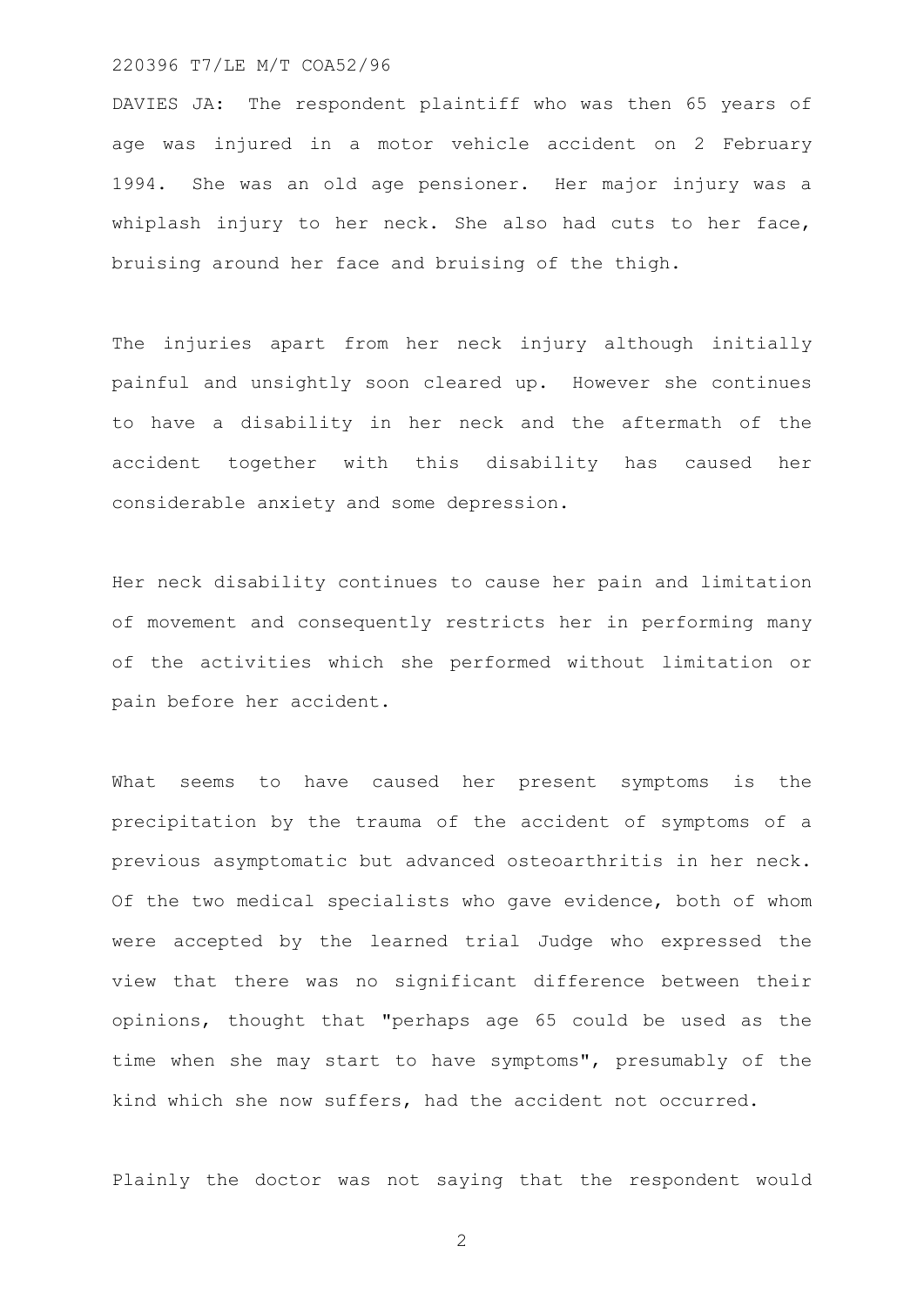have had symptoms of the kind she now has at her present age even if she had not had the accident but he was saying that that was a possibility. Not surprisingly he did not express an opinion, and was not asked to do so, as to the likelihood of that possibility occurring.

The learned trial Judge assessed damages at a total of \$79,301. This comprised pain and suffering \$24,500; interest on that \$250; past care \$18,460; interest on that \$560; future care \$31,200; analgesics agreed at \$245; interest on those \$22; and future physiotherapy expenses \$4,056. The appellant appeals against that assessment and not surprisingly focuses on the four largest components, being those for pain and suffering, past and future care and future physiotherapy expenses.

As its counsel in his outline more than 60 per cent of the damages comprises past and future care. It is convenient to discuss those components in the order in which the appellant sought to attack the amounts assessed for each of them before this Court.

# Future physiotherapy

The appellant contends that there was no medical evidence presented that the respondent needed or required future physiotherapy. Whilst that statement is literally true Dr Boys, one of the two orthopaedic surgeons said in his report of 9 June 1995 that a gentle and regular program of muscle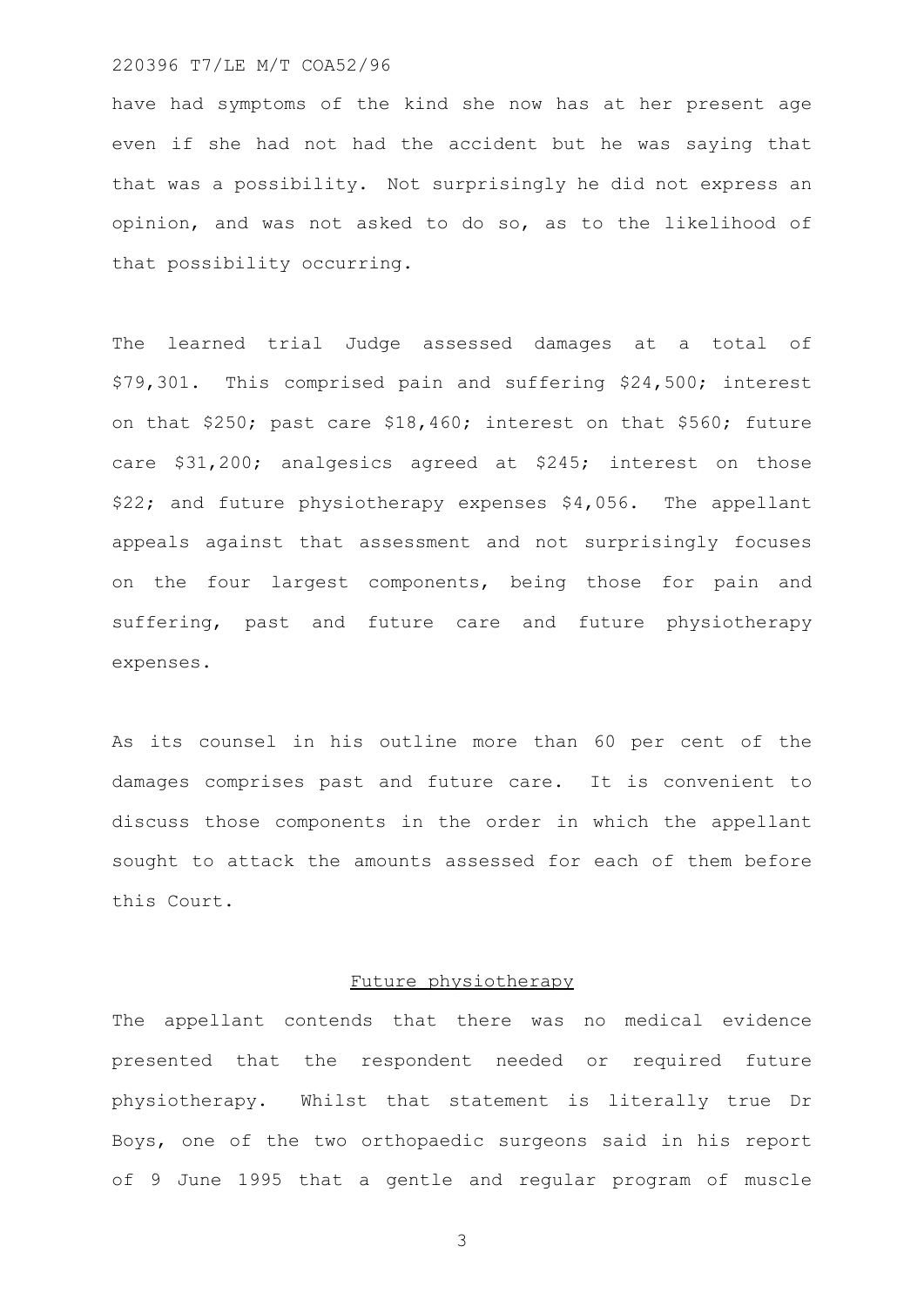stretching, conditioning of the supporting muscles of the neck would be advised. That seems to me plainly a reference to physiotherapy treatment.

A rate for that treatment was agreed at \$26 per session but there was a paucity of evidence from which any conclusion could be reached as to the frequency with which such treatment should be given and the period of time over which it should be given. That was not a reason for not making an award but it was a reason for making a conservative award under this heading.

The learned trial Judge recognised this and, having regard to the fact that during the time the plaintiff received free physiotherapy from Maryborough Hospital she was originally receiving it three times a week and then later twice a week, His Honour allowed it over a three year period once a week.

Although the estimate of perhaps even once a week may be a little generous to the respondent I do not think that His Honour's assessment having regard to the paucity of evidence was outside the range of a reasonable assessment under this head of damage.

# Past and future domestic assistance

The amounts awarded under this head were made up as follows: for the first three months after the accident, six hours a day at \$9.50 an hour making a total of \$5,130; from then to the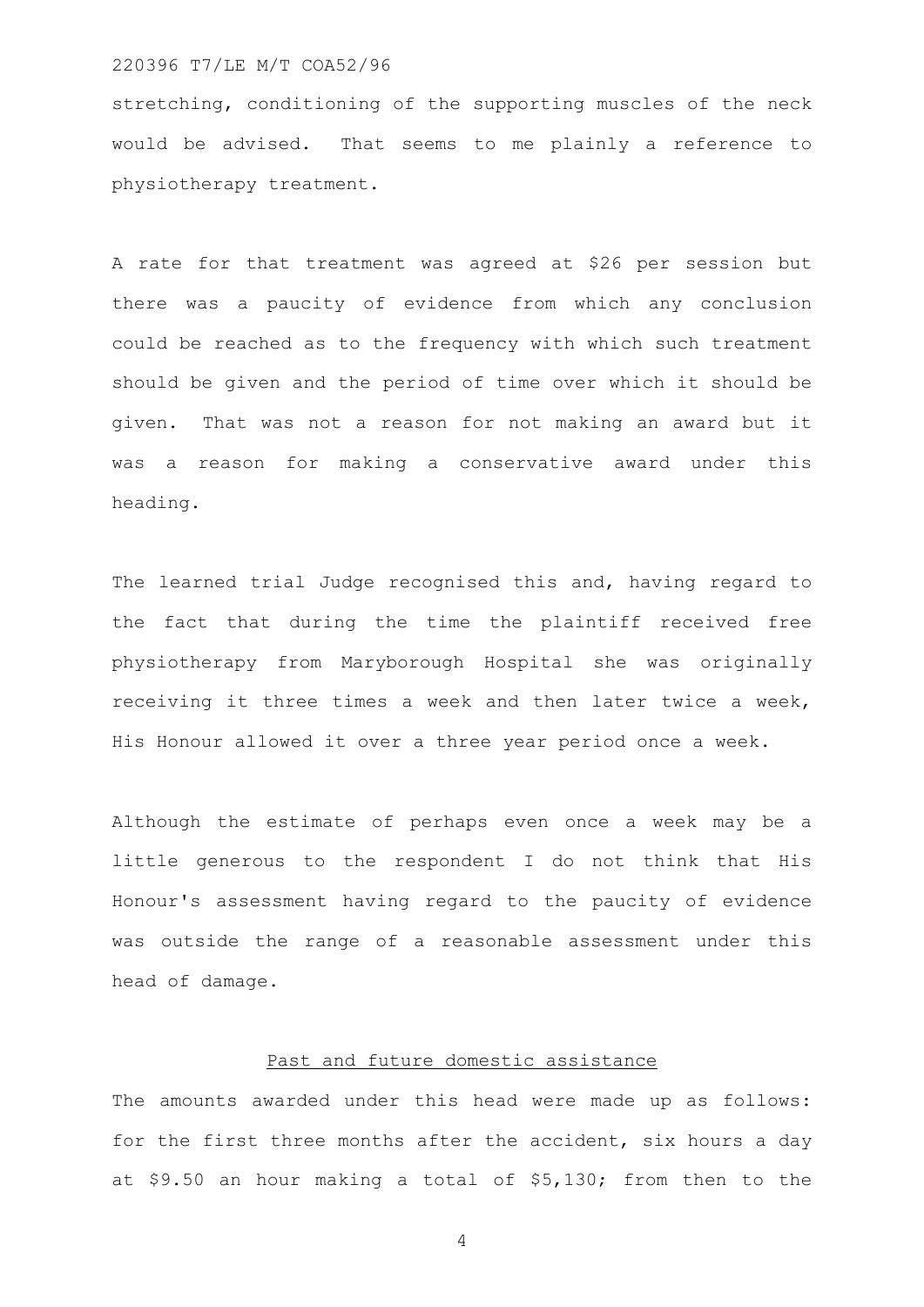date of trial, a period of 15 months, three hours a day at \$9.50 an hour making a total of \$13,338; and future assistance three hours a day for three years at \$9.50 an hour making a total of \$31,200.

The appellant does not making any complaint about the rate but says that the total time allowed was too great for a number of reasons, set out originally in the written outline, some of which were pursued further orally before us.

The first was that it was submitted that the work which allowance was made included work done for others in the household. That is a common complaint in cases such as this but in truth it is often difficult to separate out the work which the plaintiff formerly did for herself and that which she did for others. In this case I do not think it was unreasonable for His Honour to accept the estimates of time given, because the work described can properly be said to be work which involved services formerly performed by the respondent for herself, even though that work benefited other persons in the household.

The second complaint was that the amount of work in effect reflected the respondent's obsessiveness in the house. In other words it was more than a reasonable person in her position would have done. Whilst the frequency with which the respondent said she washed and ironed and cleaned might have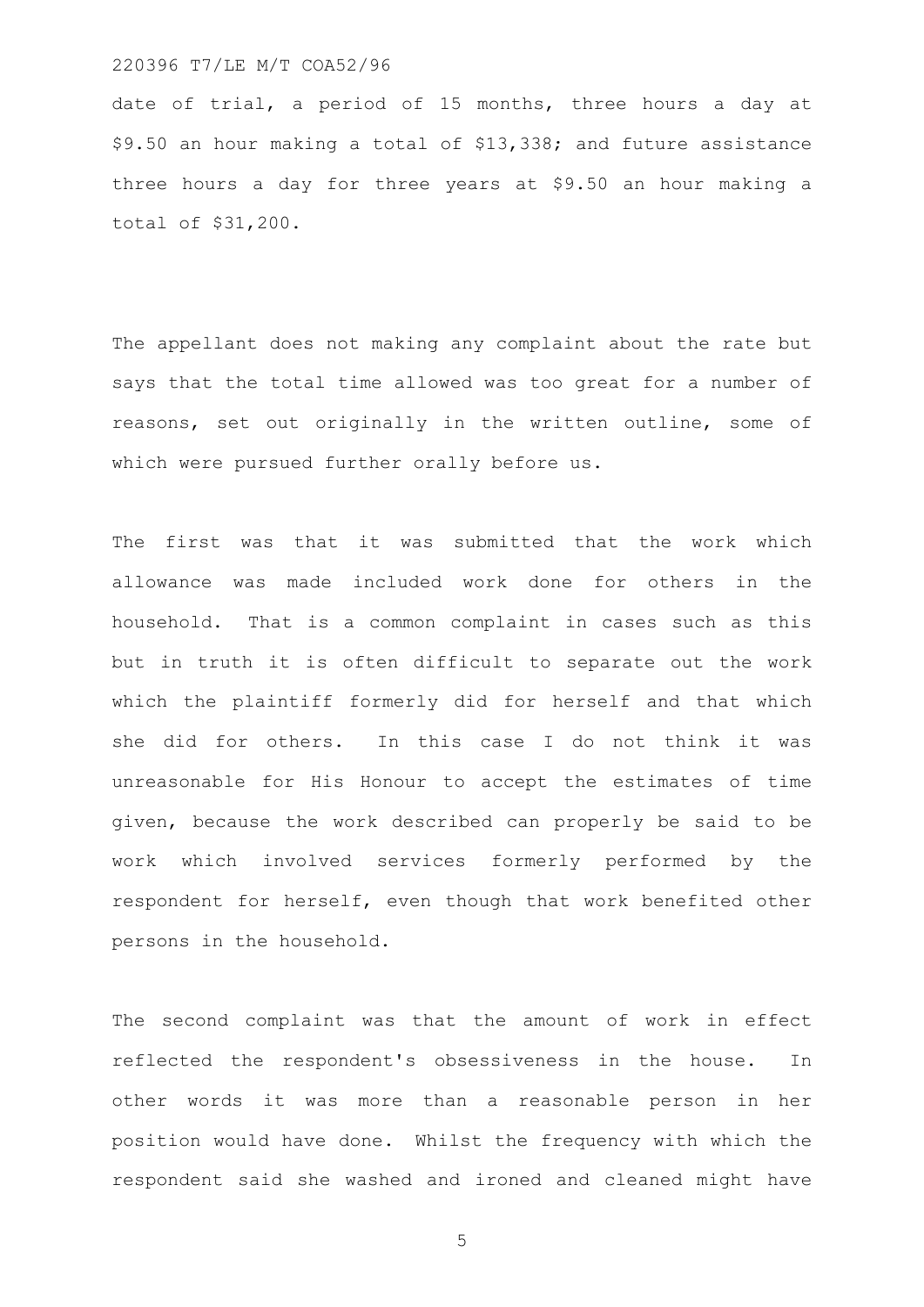been more than one would ordinarily expect the estimates on which His Honour based his assessment were of the amount of time which the respondent daughter spent in performing the respondent's house work.

There does not seem to have been at the trial any criticism of those hours as opposed to the hours which the respondent herself spent. Although the hours seem to me to be rather high I cannot be satisfied that they were so high as to be unreasonable.

Finally it was submitted that these figures do not adequately take into account contingencies such as the pre-existing neck degeneration. What the learned trial Judge appears to have done under this and the previous heading of physiotherapy expenses is to have assumed that but for the accident the respondent's degenerative condition would have become symptomatic in the way it now is within three years of the date of trial.

His Honour said that there must be a discount for the fact of the pre-existing condition of the respondent's spine. That was plainly the circumstance in my view or at least the major circumstance in my view which caused him to limit these damages in the way he did.

Mr Morton, who appeared for the respondent before us, submitted that, in the case of these expenses, the three year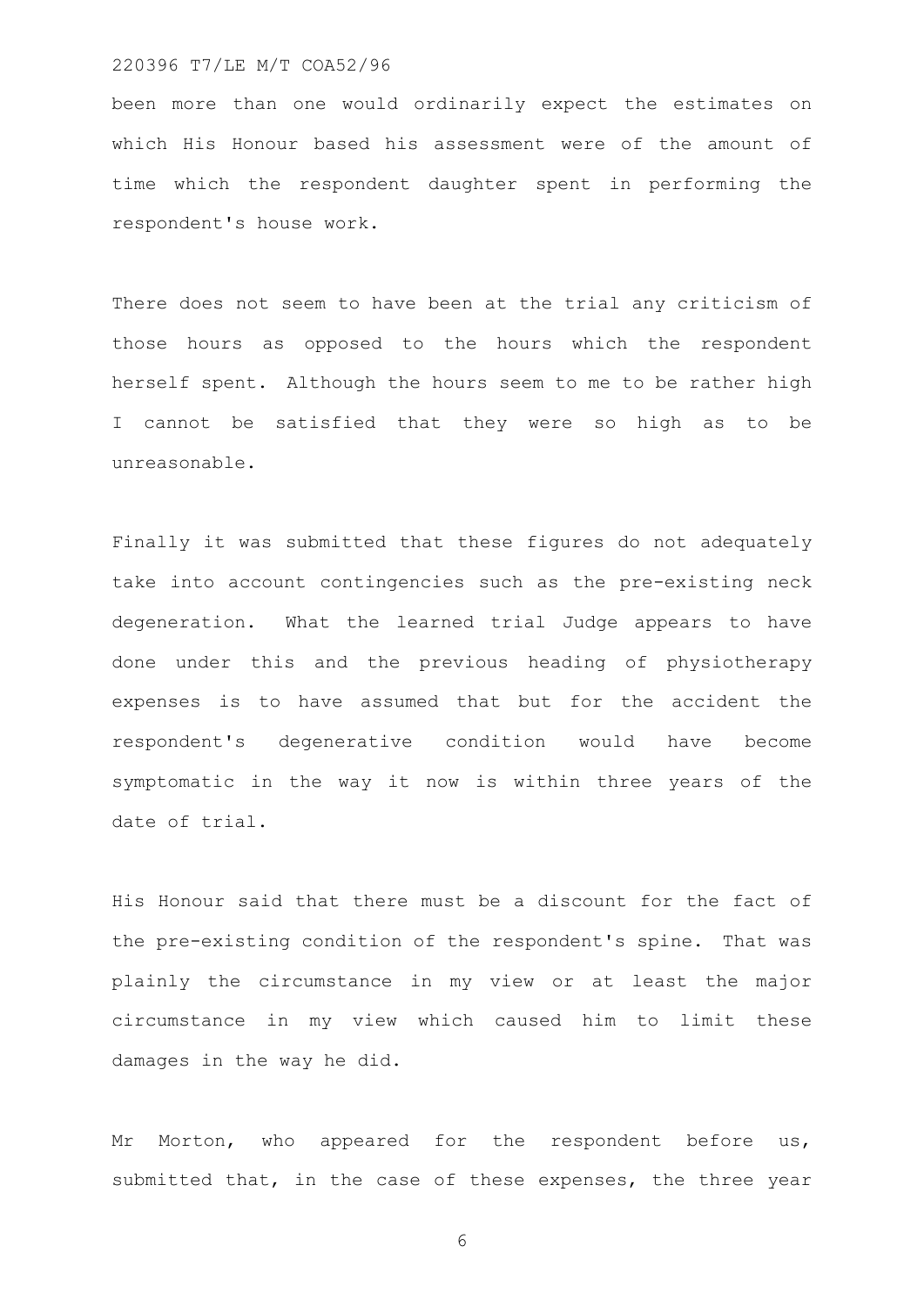limitation was taken by His Honour because of the advancing age of the respondent, and the fact that she would probably have needed care in any event.

But that does not explain the limitation of the physiotherapy expenses to a three-year period. It seems to me that the predominant reason for His Honour taking into account a three year limitation period was the one I have already mentioned.

Although it is arguable that the assessment made by His Honour under this head was generous to the respondent, it is impossible, in my view, to say that it is so genereous as to make his assessment of this component manifestly excessive.

### General damages

Again, the main complaint here appears to be that the learned trial Judge in assessing the amount of \$24,500 under this head failed to have sufficient regard to the possibility that the respondent would have developed the symptoms in any event, on the assumption that the learned trial Judge must have made that the symptoms would have developed within three years of trial.

The amount assessed, in my view, was excessive. It was, as submitted by Mr Flint for the appellant, at least twice that which ought to have been assessed under this head. I think that the amount for which he contends, that is \$10,000 and to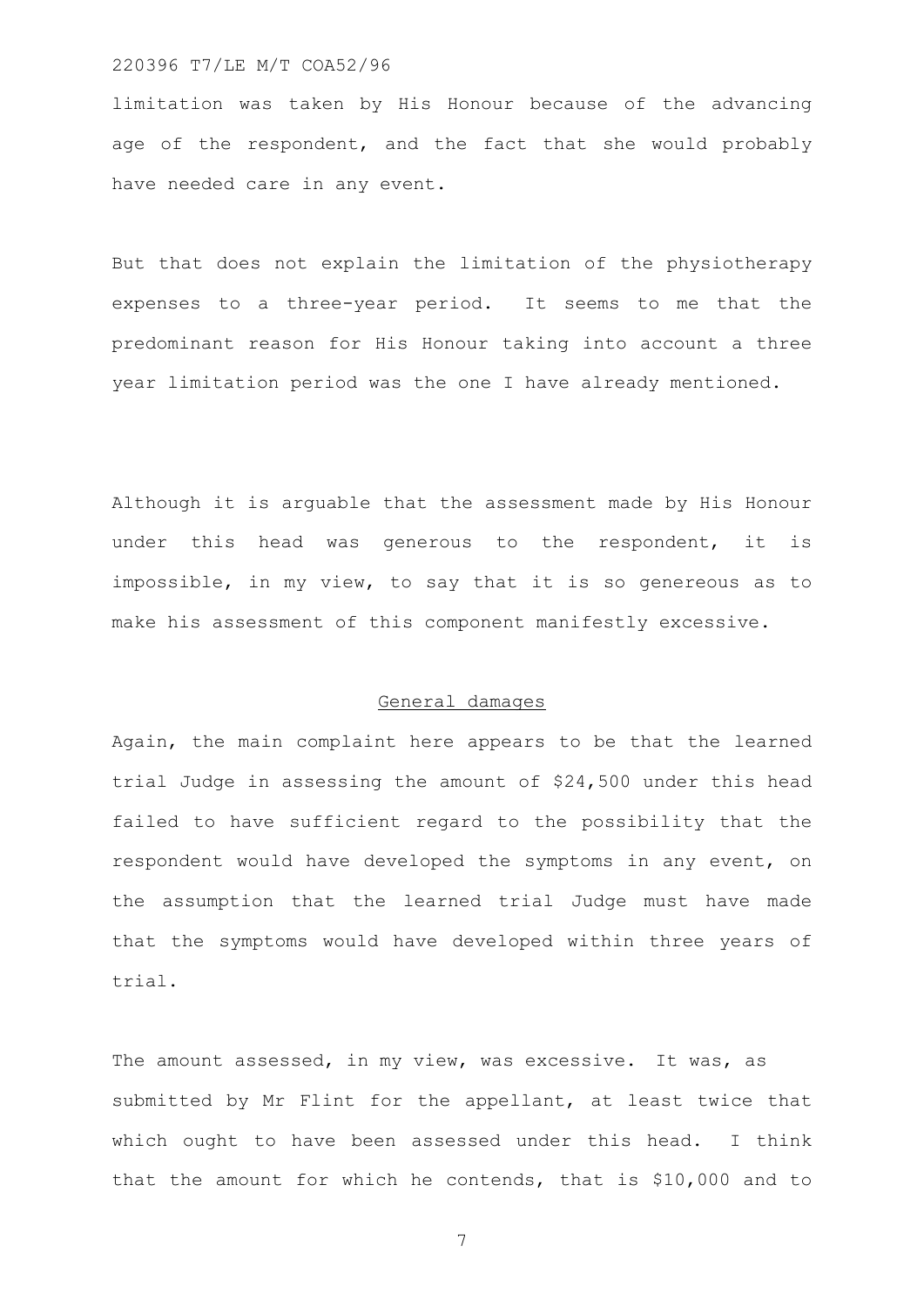be fair to him he submitted that as a maximum amount, would have been an appropriate award for past and future pain and suffering and loss of amenities, limited as it must have been having regard to His Honour's other findings to a period of three years from the date of trial.

It follows that the interest on that sum should also be reduced and I would round that off to a figure of \$100. In my view that is a sufficiently substantial reduction in the total award as to justify interfering with that award and allowing the appeal.

Accordingly, I would allow the appeal set aside the judgment below, and substitute a judgment in the sum of - and I would ask you both to check this - \$64,651 with costs. I would want to hear argument from counsel as to the costs of this appeal. I would also grant any leave necessary to amend the plaint to accord with the judgment which I would pronounce.

McPHERSON JA: I agree with the reasons that have been given and with the order proposed.

AMBROSE J: Yes, I agree also.

DAVIES JA: Is that figure correct, gentlemen? MR MORTON: Your Honours -----DAVIES JA: I reduced it to 10,000. MR MORTON: Yes.